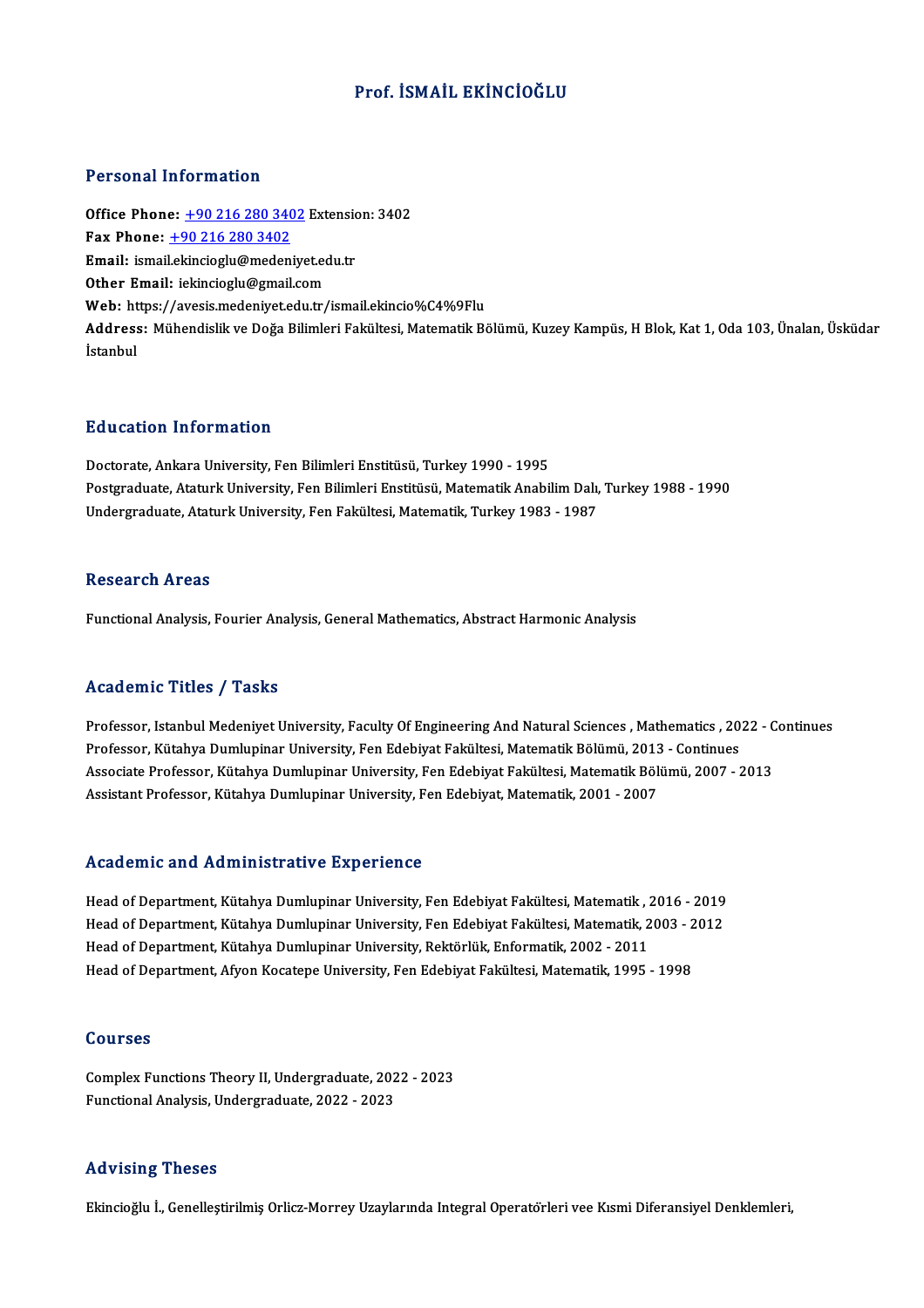Doctorate, A.Ahmadli(Student), Continues<br>Ekingieğlu İ. Sehrädinger Operatörüne Kel

Ekincioğlu İ., Schrödinger Operatörüne Karşılık Gelen İntegral Operatörlerinin Lokal Genelleştirilmiş Morrey Uzaylarında<br>Sınırlılığı, Doctorate, R.Guliyev(Student), Continues Doctorate, A.Ahmadli(Student), Continues<br>Ekincioğlu İ., Schrödinger Operatörüne Karşılık Gele<br>Sınırlılığı, Doctorate, R.Guliyev(Student), Continues<br>Ekincioğlu İ. Mayimal operatora related ta lanlasa k Ekincioğlu İ., Schrödinger Operatörüne Karşılık Gelen İntegral Operatörlerinin Lokal Genelleştirilmiş Morrey Uzayların<br>Sınırlılığı, Doctorate, R.Guliyev(Student), Continues<br>Ekincioğlu İ., Maximal operators related to lapla

Sınırlılığı, Doctorate, R.G<br>Ekincioğlu İ., Maximal op<br>E.KAYA(Student), 2018<br>Ekincioğlu İ., The singula Ekincioğlu İ., Maximal operators related to laplace-bessel operators on variable exponent lebesgue spaces, Docto<br>E.KAYA(Student), 2018<br>Ekincioğlu İ., The singular integral operators related to generalized shift operator in

E.KAYA(Student), 2018<br>Ekincioğlu İ., The singul:<br>S.Er(Student), 2015 Ekincioğlu İ., The singular integral operators related to generalized shift operator in beppo-levi space, Doctorate,<br>S.Er(Student), 2015<br>Ekincioğlu İ., The singular integral operators related to generalized shift operator

Ekincioglu I., The singular integral operators related to generalized shift operator in Hardy spaces, Doctorate,

#### Articles Published in Journals That Entered SCI, SSCI and AHCI Indexes

rticles Published in Journals That Entered SCI, SSCI and AHCI Indexes<br>I. Generalized Bessel potential and its application to non-homogeneous singular screened Poisson<br>Countion ences a west<br>Generaliz<br>Shishline l equation<br>Shishkina E., Ekincioglu İ., Keskin C. equation<br>Shishkina E., Ekincioglu İ., Keskin C.<br>INTEGRAL TRANSFORMS AND SPECIAL FUNCTIONS, vol.32, no.12, pp.932-947, 2021 (Journal Indexed in SCI)<br>Multilinear commutators of Colderon Zygmund energtor en generalized vorjab

Shishkina E., Ekincioglu İ., Keskin C.<br>INTEGRAL TRANSFORMS AND SPECIAL FUNCTIONS, vol.32, no.12, pp.932-947, 2021 (Journal Indexed in SCI)<br>II. Multilinear commutators of Calderon-Zygmund operator on generalized variabl INTEGR<br>Multilir<br>spaces<br>Elingias II. Multilinear commutators of Calderon-Zygmund operator on generalized variable exponent Morrey<br>spaces<br>Ekincioglu İ., Keskin C., ŞERBETÇİ A. spaces<br>Ekincioglu İ., Keskin C., ŞERBETÇİ A.<br>POSITIVITY, vol.25, no.4, pp.1551-1567, 2021 (Journal Indexed in SCI)<br>Bossel tune Kelmegerery incevalities en weighted Lebesgue sp

- III. Bessel type Kolmogorov inequalities on weighted Lebesgue spaces<br>Ekincioglu İ., Kaya E. POSITIVITY, vol.25, n<br>Bessel type Kolmo<br>Ekincioglu İ., Kaya E.<br>APPLICAPLE ANALY Bessel type Kolmogorov inequalities on weighted Lebesgue spaces<br>Ekincioglu İ., Kaya E.<br>APPLICABLE ANALYSIS, vol.100, no.8, pp.1634-1643, 2021 (Journal Indexed in SCI)<br>On the Boundadness of the Coneralized Translation Opera
- IV. On the Boundedness of the Generalized Translation Operator on Variable Exponent Lebesgue Spaces APPLICABLE ANALYSIS, vol.100, no.<br>**On the Boundedness of the Gene**<br>Ekincioglu İ., Shishkina E. L. , Kaya E.<br>ACTA APPLICANDAE MATUEMATIC On the Boundedness of the Generalized Translation Operator on Variable<br>Ekincioglu İ., Shishkina E. L. , Kaya E.<br>ACTA APPLICANDAE MATHEMATICAE, vol.173, no.1, 2021 (Journal Indexed in SCI)<br>CHARACTERIZATIONS FOR THE ERACTION

V. CHARACTERIZATIONS FOR THE FRACTIONAL INTEGRAL OPERATOR AND ITS COMMUTATORS IN ACTA APPLICANDAE MATHEMATICAE, vol.173, no.1, 2021 (Journal Indexent CHARACTERIZATIONS FOR THE FRACTIONAL INTEGRAL OPERATO<br>GENERALIZED WEIGHTED MORREY SPACES ON CARNOT GROUPS<br>Culiver V. S., Ekingiagh: İ GuliyevV.S. ,Ekincioglu İ. GENERALIZED WEIGHTED MORREY SPACES ON CARNOT GROUPS<br>Guliyev V. S. , Ekincioglu İ.<br>JOURNAL OF MATHEMATICAL INEQUALITIES, vol.15, no.1, pp.151-171, 2021 (Journal Indexed in SCI)<br>Clabel negularity in Orlige Marroy aneges of s

#### VI. Global regularity in Orlicz-Morrey spaces of solutions to parabolic equations with VMO coefficients JOURNAL OF MATHEMATICAL INEQUALITIES, ve<br>Global regularity in Orlicz-Morrey spaces<br>Guliyev V., Ekincioglu İ., Ahmadli A., Omarova M.<br>JOURNAL OF RSEUDO DIEFERENTIAL OPERATO Global regularity in Orlicz-Morrey spaces of solutions to parabolic equations with VMO coefficients<br>Guliyev V., Ekincioglu İ., Ahmadli A., Omarova M.<br>JOURNAL OF PSEUDO-DIFFERENTIAL OPERATORS AND APPLICATIONS, vol.11, no.4, Guliyev V., Ekino<br>JOURNAL OF PS<br>Indexed in SCI)<br>P. P. MAXIMAL

#### JOURNAL OF PSEUDO-DIFFERENTIAL OPERATORS AND APPLICATIONS, vol.11, no.4, pp.1963-1989, 2020 (Journal Indexed in SCI)<br>VII. B-n-MAXIMAL OPERATOR AND B-n -SINGULAR INTEGRAL OPERATORS ON VARIABLE EXPONENT Indexed in SCI)<br>B-n-MAXIMAL OPEI<br>LEBESGUE SPACES<br>Ekingiogly L. Culivor I B-n-MAXIMAL OPERATOR AND<br>LEBESGUE SPACES<br>Ekincioglu İ., Guliyev V. S. , Kaya E.<br>MATUEMATICA SLOVACA .vol 70 . LEBESGUE SPACES<br>Ekincioglu İ., Guliyev V. S. , Kaya E.<br>MATHEMATICA SLOVACA, vol.70, no.4, pp.893-902, 2020 (Journal Indexed in SCI)<br>Some inequalities for homogeneous B. n. notential tune integrals on H. De

### Ekincioglu İ., Guliyev V. S. , Kaya E.<br>MATHEMATICA SLOVACA, vol.70, no.4, pp.893-902, 2020 (Journal Indexed in SCI)<br>VIII. Some inequalities for homogeneous B-n-potential type integrals on H-Delta nu(p) Hardy spaces<br>Keskin MATHEMATICA SLOVA<br>Some inequalities fo<br>Keskin C., Ekincioglu İ.<br>HACETTERE JOURNAL Some inequalities for homogeneous B-n-potential type integrals on H-Delta nu(p) Hardy spaces<br>Keskin C., Ekincioglu İ.<br>HACETTEPE JOURNAL OF MATHEMATICS AND STATISTICS, vol.49, no.5, pp.1667-1675, 2020 (Journal Indexed in<br>SC

Kesk<br>HAC<br>SCI)<br>Char HACETTEPE JOURNAL OF MATHEMATICS AND STATISTICS, vol.49, no.5, pp.1667-1675,<br>SCI)<br>IX. Characterizations of Hardy spaces associated with Laplace-Bessel operators<br>Veskin C. Ekinojeshul, Culiusy V. S.

### SCI)<br>Characterizations of Hardy spa<br>Keskin C., Ekincioglu İ., Guliyev V. S.<br>ANALYSIS AND MATHEMATICAL PL Keskin C., Ekincioglu İ., Guliyev V. S.<br>ANALYSIS AND MATHEMATICAL PHYSICS, vol.9, no.4, pp.2281-2310, 2019 (Journal Indexed in SCI)

#### Keskin C., Ekincioglu İ., Guliyev V. S.<br>ANALYSIS AND MATHEMATICAL PHYSICS, vol.9, no.4, pp.2281-2310, 2019 (Journal Indexed in SCI)<br>X. Characterizations for the fractional maximal commutator operator in generalized Mor **ANALYSIS AND<br>Characterizati<br>Carnot group** Characterizations for the fractional m<br>Carnot group<br>Guliyev V., Ekincioglu İ., Kaya E., Safarov Z.<br>INTECRAL TRANSEORMS AND SPECIAL EL Carnot group<br>Guliyev V., Ekincioglu İ., Kaya E., Safarov Z.<br>INTEGRAL TRANSFORMS AND SPECIAL FUNCTIONS, vol.30, no.6, pp.453-470, 2019 (Journal Indexed in SCI)

XI. Multiple small solutions for  $p(x)$ -Schrodinger equations with local sublinear nonlinearities via genus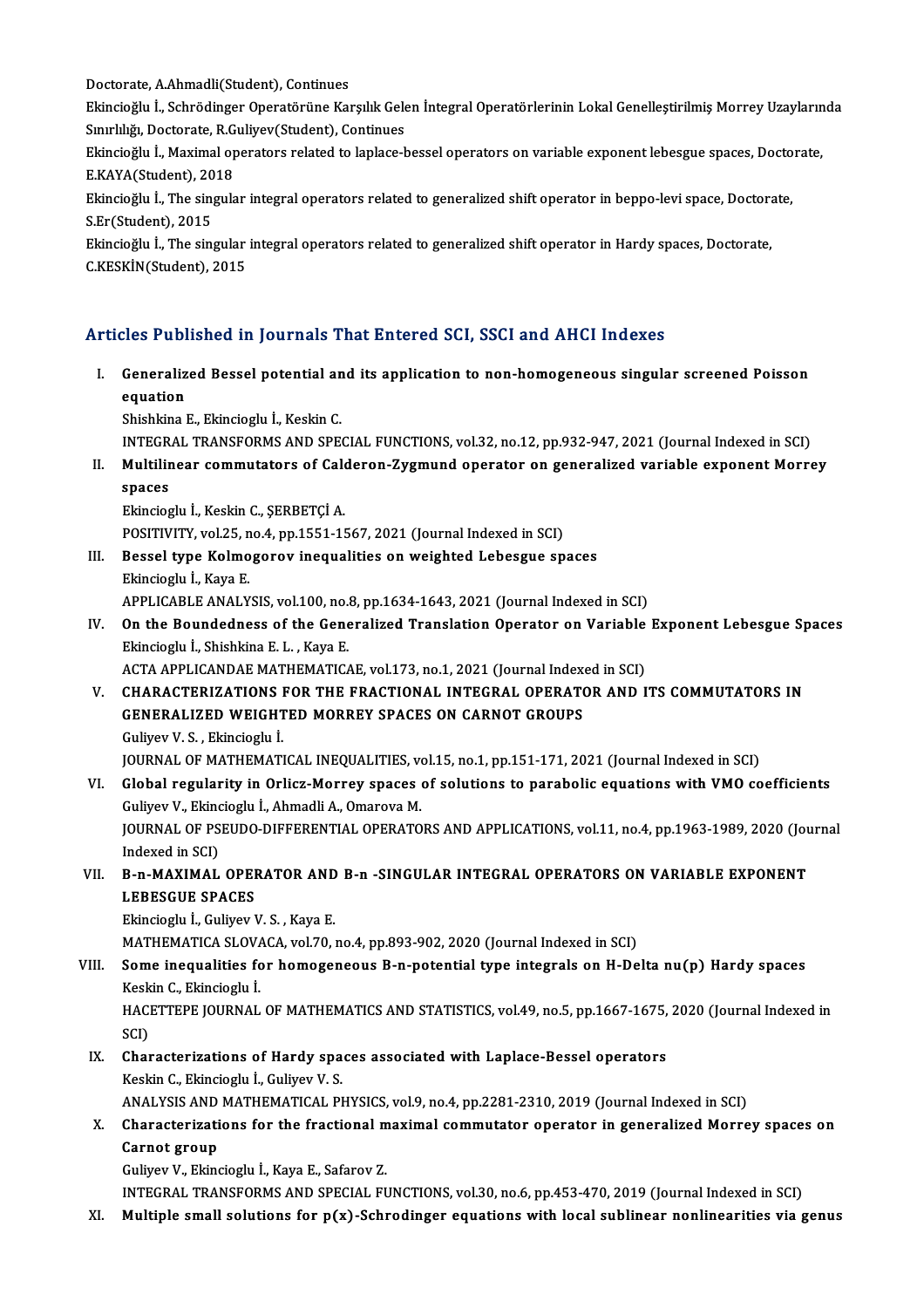theory

Ayazoglu (Mashiyev) R., Ekincioglu İ., Alisoy G. theory<br>Ayazoglu (Mashiyev) R., Ekincioglu İ., Alisoy G.<br>ELECTRONIC JOURNAL OF QUALITATIVE THEORY OF DIFFERENTIAL EQUATIONS, vol.2017, no.75, pp.1-16, 2017<br>(Jaunnal Indoved in SCL) Ayazoglu (Mashiyev) R.,<br>ELECTRONIC JOURNAL O<br>(Journal Indexed in SCI)<br>Electronbeological Elv ELECTRONIC JOURNAL OF QUALITATIVE THEORY OF DIFFERENTIAL EQUATIONS, vol.2017, no.75, pp.1-16, 2017<br>(Journal Indexed in SCI)<br>XII. Electrorheological Fluids Equations Involving Variable Exponent with Dependence on the Gradie

(Journal Indexed in SCI)<br>Electrorheological Fluids Equa<br>via Mountain Pass Techniques<br>Avazeglu (Mashiyay) B. Flingieglu Electrorheological Fluids Equationia<br>Via Mountain Pass Techniques<br>Ayazoglu (Mashiyev) R., Ekincioglu İ.<br>NUMERICAL EUNCTIONAL ANALYSIS

via Mountain Pass Techniques<br>Ayazoglu (Mashiyev) R., Ekincioglu İ.<br>NUMERICAL FUNCTIONAL ANALYSIS AND OPTIMIZATION, vol.37, no.9, pp.1144-1157, 2016 (Journal Indexed in<br>SCI) Ayaz<br>NUM<br>SCI)<br>The NUMERICAL FUNCTIONAL ANALYSIS AND OPTIMIZATION, vol.37, no.9, pp.1144-1157, 2016 (Journal Indexed is<br>SCI)<br>XIII. The Lp1r1 x Lp2r2 x center dot center dot center dot x L-pkrk boundedness of rough multilinear<br>fractional inte

SCI)<br>The Lp1r1 x Lp2r2 x center dot center dot center d<br>fractional integral operators in the Lorentz spaces<br>Culivay V.S., Ekingiagly i, Narirova S.A. The Lp1r1 x Lp2r2 x center dot cen<br>fractional integral operators in the<br>Guliyev V. S., Ekincioglu İ., Nazirova S. A.<br>JOUPMAL OF INFOUALITIES AND APPLIC fractional integral operators in the Lorentz spaces<br>Guliyev V. S. , Ekincioglu İ., Nazirova S. A.<br>JOURNAL OF INEQUALITIES AND APPLICATIONS, vol.2015, pp.1-15, 2015 (Journal Indexed in SCI)

#### Guliyev V. S. , Ekincioglu İ., Nazirova S. A.<br>JOURNAL OF INEQUALITIES AND APPLICATIONS, vol.2015, pp.1-15, 2015 (Journal Indexed in SCI)<br>XIV. High order Riesz transforms and mean value formula for generalized translate **JOURNAL OF INEQUALITIES AND AP<br>High order Riesz transforms an<br>Ekincioglu İ., SAYAN H. H. , Keskin C.<br>JOUPNAL OF INEQUALITIES AND AR** High order Riesz transforms and mean value formula for generalized translate<br>Ekincioglu İ., SAYAN H. H. , Keskin C.<br>JOURNAL OF INEQUALITIES AND APPLICATIONS, vol.2014, 2014 (Journal Indexed in SCI)<br>Linear and poplinear con Ekincioglu İ., SAYAN H. H. , Keskin C.<br>JOURNAL OF INEQUALITIES AND APPLICATIONS, vol.2014, 2014 (Journal Indexed in SCI)<br>XV. Linear and nonlinear convolution elliptic equations

### ShakhmurovV.B. ,Ekincioglu İ. Linear and nonlinear convolution elliptic equations<br>Shakhmurov V. B. , Ekincioglu İ.<br>BOUNDARY VALUE PROBLEMS, vol.2013, 2013 (Journal Indexed in SCI)<br>POINTWISE AND INTECRAL ESTIMATES FOR THE ERACTIONAL I

Shakhmurov V. B. , Ekincioglu İ.<br>BOUNDARY VALUE PROBLEMS, vol.2013, 2013 (Journal Indexed in SCI)<br>XVI. POINTWISE AND INTEGRAL ESTIMATES FOR THE FRACTIONAL INTEGRALS ON THE LAGUERRE<br>HYPERCROUP BOUNDARY VAL<br>POINTWISE AN<br>HYPERGROUP<br>Culivov V.S. Co POINTWISE AND INTEGRAL ESTIMATES I<br>HYPERGROUP<br>Guliyev V. S. , Garakhanova N. N. , Ekincioglu İ.<br>MATUEMATICAL INEQUALITIES & APPLICATI HYPERGROUP<br>Guliyev V. S. , Garakhanova N. N. , Ekincioglu İ.<br>MATHEMATICAL INEQUALITIES & APPLICATIONS, vol.15, no.3, pp.513-524, 2012 (Journal Indexed in SCI)<br>Hölder weight estimates of Biesg Bessel singular integrals gene

### Guliyev V. S. , Garakhanova N. N. , Ekincioglu İ.<br>MATHEMATICAL INEQUALITIES & APPLICATIONS, vol.15, no.3, pp.513-524, 2012 (Journal Indexed in SCI)<br>XVII. Hölder weight estimates of Riesz-Bessel singular integrals gener MATHEMATICAL INEQUALI<br>Hölder weight estimates<br>Ekincioglu İ., Keskin C., Er S.<br>Analala Stüntifica ala Univer Hölder weight estimates of Riesz-Bessel singular integrals generated by a generalized shift operator<br>Ekincioglu İ., Keskin C., Er S.<br>Analele Stiintifice ale Universitatii Ovidius Constanta, Seria Matematica, vol.19, pp.75-

Ekin<br>Anal<br>SCI)<br>The Analele Stiintifice ale Universitatii Ovidius Constanta, Seria Matematica, vol.19, pp.75-92, 2011 (Journal Indexed in SCI)<br>XVIII. The boundedness of the generalized anisotropic potentials with rough kernels in the Lorentz

# SCI)<br>The boundedness of the generalize<br>Guliyev V. S. , ŞERBETÇİ A., Ekincioglu İ. The boundedness of the generalized anisotropic potentials with rough kernels in the Lorentz spaces<br>Guliyev V.S., SERBETÇİ A., Ekincioglu İ.<br>INTEGRAL TRANSFORMS AND SPECIAL FUNCTIONS, vol.22, no.12, pp.919-935, 2011 (Journa

INTEGRAL TRANSFORMS AND SPECIAL FUNCTIONS, vol.22, no.12, pp.919-935, 2011 (Journal Indexed in SCI)<br>XIX. HOLDER WEIGHT ESTIMATES OF RIESZ-BESSEL SINGULAR INTEGRALS GENERATED BY A

## INTEGRAL TRANSFORMS AND SPECIA<br>HOLDER WEIGHT ESTIMATES OF<br>GENERALIZED SHIFT OPERATOR<br>Elingioght L Kookin C En S HOLDER WEIGHT ESTIM.<br>GENERALIZED SHIFT OP<br>Ekincioglu İ., Keskin C., Er S.<br>ANALELE STUNTIFICE ALE.

GENERALIZED SHIFT OPERATOR<br>Ekincioglu İ., Keskin C., Er S.<br>ANALELE STIINTIFICE ALE UNIVERSITATII OVIDIUS CONSTANTA-SERIA MATEMATICA, vol.19, no.1, pp.75-92,<br>2011 (Jaurnal Indoved in SCI) Ekincioglu İ., Keskin C., Er S.<br>ANALELE STIINTIFICE ALE UN<br>2011 (Journal Indexed in SCI)<br>The Bourdedness of High G

XX. The Boundedness of High Order Riesz-Bessel Transformations Generated by the Generalized Shift Operator in Weighted L (p,omega,gamma) -spaces with General Weights Ekincioglu İ. Operator in Weighted L (p,omega,gamma) -spaces with General Weights<br>Ekincioglu İ.<br>ACTA APPLICANDAE MATHEMATICAE, vol.109, no.2, pp.591-598, 2010 (Journal Indexed in SCI)<br>On limiting sase of the Sebelev theorem for P. Biegg

XXI. On limiting case of the Sobolev theorem for B-Riesz potential in modified B-Morrey spaces Guliyev Y.Y., Hasanov J.J., Ekincioglu İ. ACTA APPLICANDAE MATHEMATICAE,<br>**On limiting case of the Sobolev the**<br>Guliyev Y. Y. , Hasanov J. J. , Ekincioglu İ.<br>COMBLEY VARIARLES AND ELLIRTIC EG On limiting case of the Sobolev theorem for B-Riesz potential in modified B-Morrey spaces<br>Guliyev Y. Y. , Hasanov J. J. , Ekincioglu İ.<br>COMPLEX VARIABLES AND ELLIPTIC EQUATIONS, vol.55, no.8-10, pp.865-873, 2010 (Journal I

### Guliyev Y. Y. , Hasanov J. J. , Ekincioglu İ.<br>COMPLEX VARIABLES AND ELLIPTIC EQUATIONS, vol.55, no.8-10, pp.865-873, 2010 (Journal Indexed in SCI)<br>XXII. Necessary and sufficient conditions for the boundedness of rough COMPLEX VARIABLES<br>Necessary and suffit<br>the Lorentz spaces Necessary and sufficient conditio<br>the Lorentz spaces<br>Guliyev V. S. , Serbetci A., Ekincioglu İ.<br>JOUPNAL OE MATHEMATICAL ANALY

the Lorentz spaces<br>Guliyev V. S. , Serbetci A., Ekincioglu İ.<br>JOURNAL OF MATHEMATICAL ANALYSIS AND APPLICATIONS, vol.336, no.1, pp.425-437, 2007 (Journal Indexed in<br>SCD Guliy<br>JOUR<br>SCI)<br>On o JOURNAL OF MATHEMATICAL ANALYSIS AND APPLICATIONS, vol.336, no.1, pp.425-437, 2007 (Journal Ind<br>SCI)<br>XXIII. On a certain class of spherical harmonic functions and singular pseudo-differential operators<br>Eltingiach: L. Scrbo

SCI)<br>**On a certain class of :**<br>Ekincioglu İ., Serbetci A.<br>INTECRAL TRANSEORM

Ekincioglu İ., Serbetci A.<br>INTEGRAL TRANSFORMS AND SPECIAL FUNCTIONS, vol.18, no.1, pp.27-38, 2007 (Journal Indexed in SCI)

XXIV. On boundedness of the generalized B-potential integral operators in the Lorentz spaces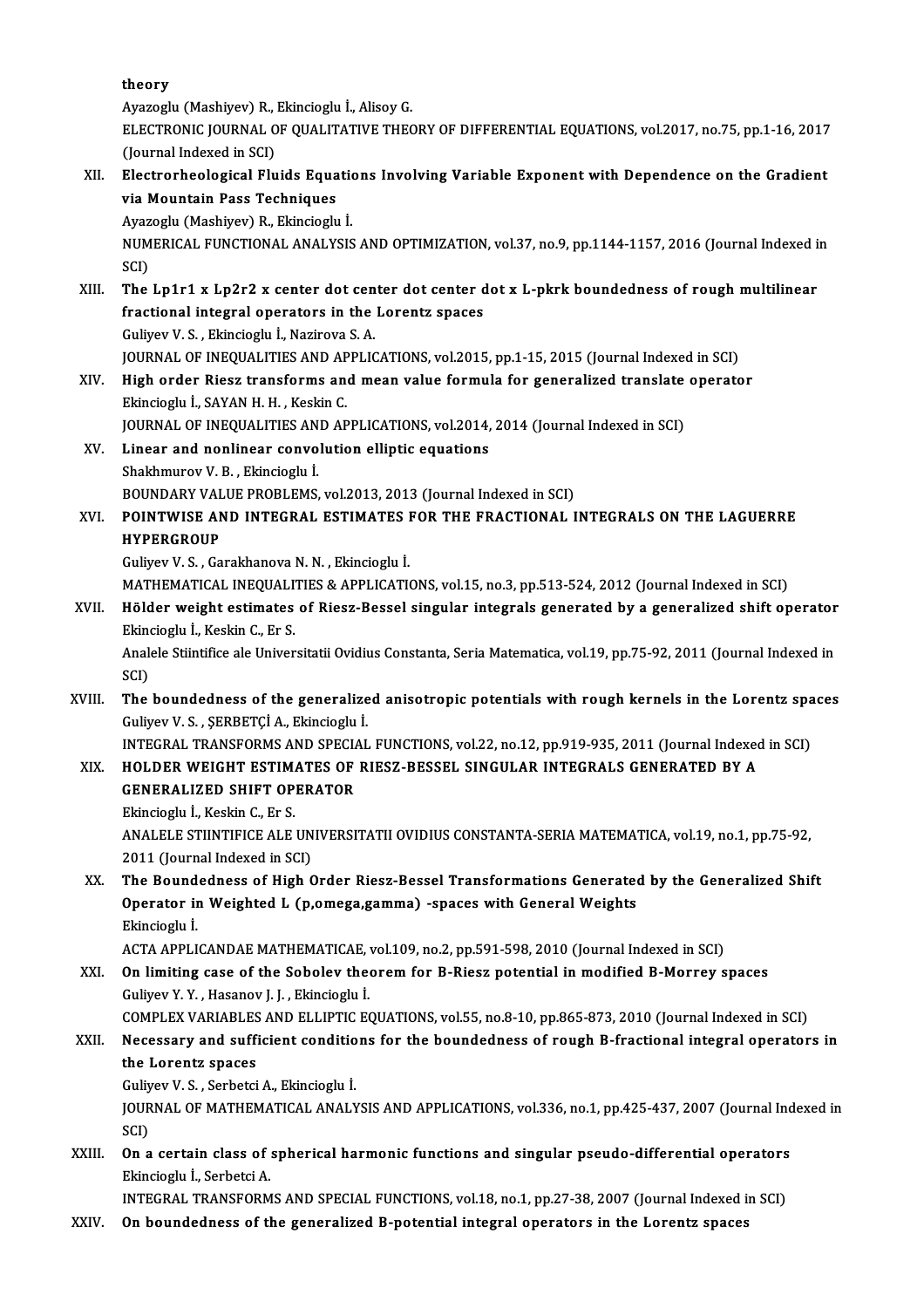GuliyevV.S. ,SerbetciA.,Ekincioglu İ.

Guliyev V. S. , Serbetci A., Ekincioglu İ.<br>INTEGRAL TRANSFORMS AND SPECIAL FUNCTIONS, vol.18, no.12, pp.885-895, 2007 (Journal Indexed in SCI)<br>On weighted estimates of high ander Biegg Bessel transformations generated by t

Guliyev V. S. , Serbetci A., Ekincioglu İ.<br>INTEGRAL TRANSFORMS AND SPECIAL FUNCTIONS, vol.18, no.12, pp.885-895, 2007 (Journal Indexed in SCI)<br>XXV. On weighted estimates of high-order Riesz-Bessel transformations gener INTEGRAL TRAN<br>On weighted ex<br>shift operator<br>Ekingiach i San On weighted estimates of high-order Riesz-Bessel transformations generated by the generalized shift operator<br>shift operator<br>Ekincioglu İ., Serbetci A.

ACTA MATHEMATICA SINICA-ENGLISH SERIES, vol.21, no.1, pp.53-64, 2005 (Journal Indexed in SCI)

### Ekincioglu İ., Serbetci A.<br>ACTA MATHEMATICA SINICA-ENGLISH SERIES, vol.21, no.1, pp.53-64, 2005 (Journal Indexed in SONNICA-ENGLISH SERIES, vol.21, no.1, pp.53-64, 2005 (Journal Indexed in SONNICA-ENGLISH SERIES, vol.21, n ACTA MATHEMATICA SI<br>Boundedness of Ries:<br>Serbetci A., Ekincioglu İ.<br>CZECHOSLOVAK MATHI Boundedness of Riesz potential generated by generalized shift operator on Ba spaces<br>Serbetci A., Ekincioglu İ.<br>CZECHOSLOVAK MATHEMATICAL JOURNAL, vol.54, no.3, pp.579-589, 2004 (Journal Indexed in SCI)<br>Boundedness of bish

Serbetci A., Ekincioglu İ.<br>CZECHOSLOVAK MATHEMATICAL JOURNAL, vol.54, no.3, pp.579-589, 2004 (Journal Indexed in SCI)<br>XXVII. Boundedness of high order Riesz-Bessel transformations generated by generalized shift operato CZECHOSLOVAK<br>Boundedness o<br>B alpha spaces<br>Serbetei A Eltine **Boundedness of high<br>B alpha spaces<br>Serbetci A., Ekincioglu İ.<br>CHINESE ANNALS OF M** B alpha spaces<br>Serbetci A., Ekincioglu İ.<br>CHINESE ANNALS OF MATHEMATICS SERIES B, vol.24, no.1, pp.65-72, 2003 (Journal Indexed in SCI)

Serbetci A., Ekincioglu I.<br>CHINESE ANNALS OF MATHEMATICS SERIES B,<br>XXVIII. On the boundedness of integral operators CHINESE ANNALS OF M<br>**On the boundedness**<br>Ekincioğlu İ., Ikramov I.<br>TURKISH JOURNAL OF I Ekincioğlu İ., Ikramov I.<br>TURKISH JOURNAL OF MATHEMATICS, vol.23, pp.257-264, 1999 (Journal Indexed in SCI Expanded) Ekincioğlu İ., Ikramov I.<br>TURKISH JOURNAL OF MATHEMATICS, vol.23, pp.257-264, 1999 (Journal Indexed in SCI E<br>XXIX. On high order riesz transformations generated by a generalized shift operator<br>Ekincieğlu İ

### TURKISH JO<mark><br>On high or</mark><br>Ekincioğlu İ.<br>TURKISH JO Ekincioğlu İ.<br>TURKISH JOURNAL OF MATHEMATICS, vol.21, pp.51-60, 1997 (Journal Indexed in SCI Expanded)

#### Articles Published in Other Journals

- rticles Published in Other Journals<br>I. Oscillatory integrals with variable Calderon-Zygmund kernel on generalized weighted Morrey spaces<br>Flingioğlu i Umarkhadzhiov S Ekincio I. denistrativ Center<br>Oscillatory integrals with va<br>Ekincioğlu İ., Umarkhadzhiev S. Oscillatory integrals with variable Calderon-Zygmund kernel on generalized weighted Morrey spa<br>Ekincioğlu İ., Umarkhadzhiev S.<br>Trans. Natl. Acad. Sci. Azerb. Ser. Phys.-Tech. Math. Sci. Mathematics, , vol.42, no.1, pp.1-12 Ekincioğlu İ., Umarkhadzhiev<br>Trans. Natl. Acad. Sci. Azerb. S<br>Refereed University Journal)<br>Maximal function and frac I . Trans. Natl. Acad. Sci. Azerb. Ser. Phys.-Tech. Math. Sci. Mathematics, , vol.42, no.1, pp.1-12, 2022 (International Refereed University Journal)<br>II. Maximal function and fractional integral associated with Laplace-Bes
- Refereed University Journal)<br>II. Maximal function and fractional integral associated with Laplace-Bessel differential operators on<br>generalized Morrey spaces Maximal function and fractio<br>generalized Morrey spaces<br>Akbulut A., Dziri M., Ekincioğlu İ.<br>Trans Natl Asad Ssi Asarb Sar

Trans. Natl. Acad. Sci. Azerb. Ser. Phys.-Tech. Math. Sci. Mathematics, vol.42, no.1, pp.1-18, 2022 (International Refereed University Journal) Akbulut A., Dziri M., Ekincioğlu<br>Trans. Natl. Acad. Sci. Azerb. S<br>Refereed University Journal)<br>Lower bounds for blow w Trans. Natl. Acad. Sci. Azerb. Ser. Phys.-Tech. Math. Sci. Mathematics, vol.42, no.1, pp.1-18, 2022 (International)<br>Refereed University Journal)<br>III. Lower bounds for blow-up time in a nonlinear parabolic problem with a gr

Refereed University Journal)<br>Lower bounds for blow-u<br>Mashiyev R. A. , Ekincioglu İ.<br>JOUPNAL OF ELLIPTIC AND Lower bounds for blow-up time in a nonlinear parabolic problem with a graditional metallic metallic metallic M<br>JOURNAL OF ELLIPTIC AND PARABOLIC EQUATIONS, 2022 (Journal Indexed in ESCI)<br>Pessel transforms of Dini Linesbits

### Mashiyev R. A. , Ekincioglu İ.<br>JOURNAL OF ELLIPTIC AND PARABOLIC EQUATIONS, 2022 (Journal Indexed in ESCI)<br>IV. Bessel transforms of Dini-Lipschitz functions on Lebesgue spaces L-p,L-gamma(R-+(n))<br>Kaya E. Ekincioglu İ. JOURNAL OF ELLIPT<br>Bessel transforms<br>Kaya E., Ekincioglu İ.<br>INTERNATIONAL IOI Bessel transforms of Dini-Lipschitz functions on Lebesgue spaces L-p,L-gamma(R-+(n))<br>Kaya E., Ekincioglu İ.<br>INTERNATIONAL JOURNAL OF NONLINEAR ANALYSIS AND APPLICATIONS, vol.12, no.2, pp.563-568, 2021<br>(Journal Indoved in E

Kaya E., Ekincioglu İ.<br>INTERNATIONAL JOURNAL OF NONLINEAR ANALYSIS AND APPLICATIONS, vol.12, no.2, pp.563-568, 2021 INTERNATIONAL JOURNAL OF NONLINEAR ANALYSIS AND APPLICATIONS, vol.12, no.2, pp.563-568, 2021<br>(Journal Indexed in ESCI)<br>V. Lipschitz estimates for rough fractional multilinear integral operators on local generalized Mor

### (Journal Indexed in ESCI)<br>Lipschitz estimates for rough<br>spaces<br>Ekincioglu İ., Keskin C., Guliyev R. Lipschitz estimates for rough<br>spaces<br>Ekincioglu İ., Keskin C., Guliyev R.<br>TPU ISLMATUEMATICAL JOUPNA spaces<br>Ekincioglu İ., Keskin C., Guliyev R.<br>TBILISI MATHEMATICAL JOURNAL, vol.13, no.1, pp.47-60, 2020 (Journal Indexed in ESCI)<br>FOURLER, RESSEL, TRANSFORMS OF DINL LIRSCHITZ FUNCTIONS ON LERESCUE (

#### Ekincioglu İ., Keskin C., Guliyev R.<br>TBILISI MATHEMATICAL JOURNAL, vol.13, no.1, pp.47-60, 2020 (Journal Indexed in ESCI)<br>VI. FOURIER-BESSEL TRANSFORMS OF DINI-LIPSCHITZ FUNCTIONS ON LEBESGUE SPACES Lp,gamma(R-TBILISI<br>FOURI<br>+(n))<br><sup>Elingio</sup> FOURIER-BESSEL TRANSFORMS<br>+(n))<br>Ekincioglu İ., Kaya E., Ekincioglu S. E.<br>COMMUNICATIONS EACULTY OF SCI +(n))<br>Ekincioglu İ., Kaya E., Ekincioglu S. E.<br>COMMUNICATIONS FACULTY OF SCIENCES UNIVERSITY OF ANKARA-SERIES A1 MATHEMATICS AND STATISTICS,

Ekincioglu İ., Kaya E., Ekincioglu S. E.<br>COMMUNICATIONS FACULTY OF SCIENCES UNIVERSITY (vol.69, no.1, pp.847-853, 2020 (Journal Indexed in ESCI)

VII. B L m p , v estimates for the Riesz transforms associated with Laplace-Bessel operator<br>Ekincioglu İ., Keskin C., Guner S. vol.69, no.1, pp.847-853, 2020 (<br>**B L m p , v estimates for the**<br>Ekincioglu İ., Keskin C., Guner S.

Journal of Nonlinear Sciences and Applications, vol.11, pp.832-840, 2018 (Refereed Journals of Other Institutions)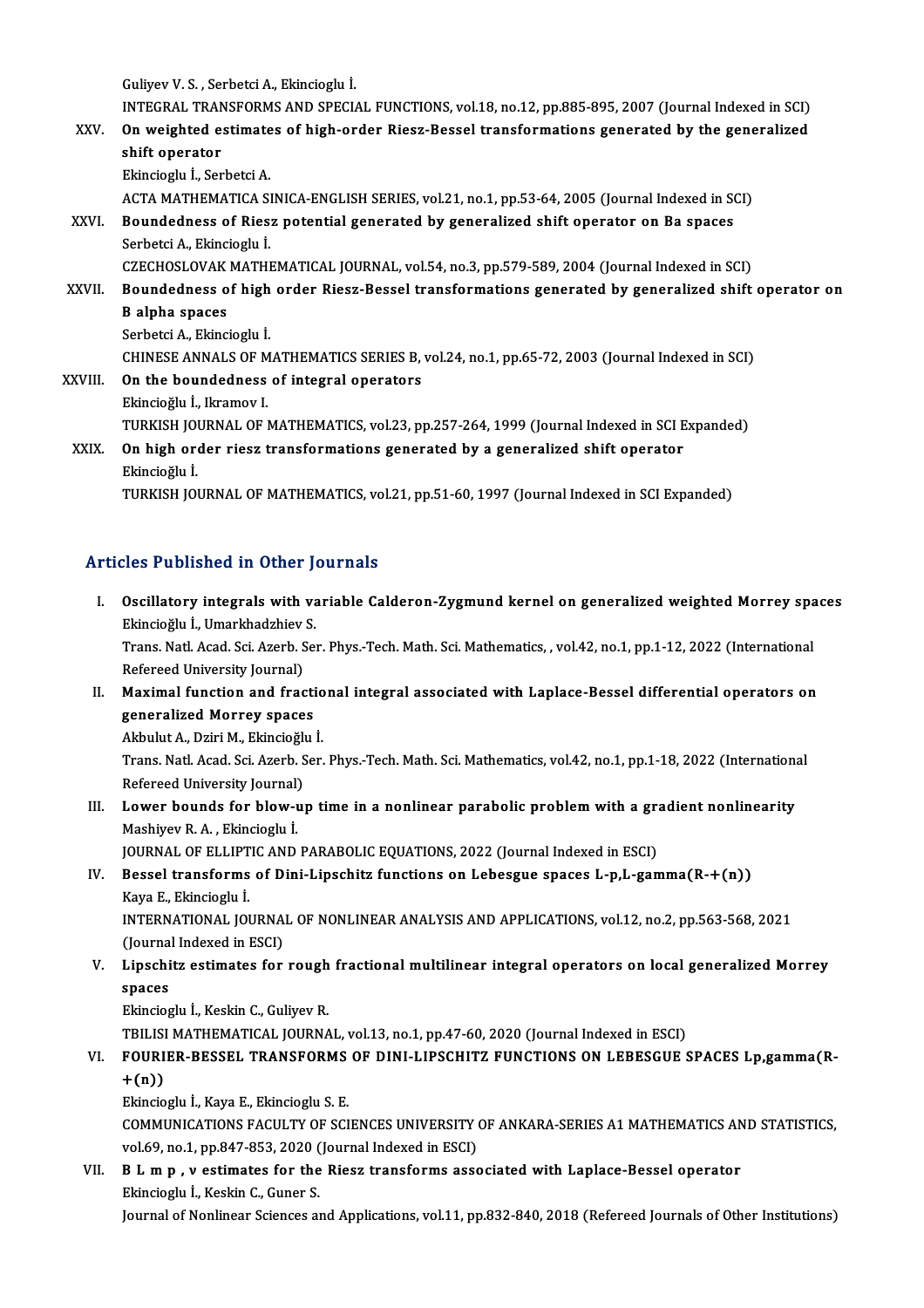- VIII. Application of and Control Charts to Investigate Students' Performance<br>Keskin G. Fkinsiesku İ **Application of and (**<br>Keskin C., Ekincioglu İ.<br>Journal of Advances in Journal of Advances in Mathematics and Computer Science, vol.23, pp.1-10, 2017 (Refereed Journals of Other<br>Institutions) Keskin C., Ekincioglu İ. Journal of Advances in Mathematics and Computer Science, vol.23, pp.1-10, 2017 (Refereed Journals of Other<br>Institutions)<br>IX. EXISTENCE OF ONE WEAK SOLUTION FOR p(x)-BIHARMONIC EQUATIONS INVOLVING A CONCAVE-<br>CONVEX NONLINEA
- Institutions)<br>EXISTENCE OF ONE WEA<br>CONVEX NONLINEARITY<br>Avazaglu (Machivau) B. Aliq EXISTENCE OF ONE WEAK SOLUTION FOR<br>CONVEX NONLINEARITY<br>Ayazoglu (Mashiyev) R., Alisoy G., Ekincioglu İ.<br>MATEMATICKI VESNIK vol 69 no 4 nn 396 30 CONVEX NONLINEARITY<br>Ayazoglu (Mashiyev) R., Alisoy G., Ekincioglu İ.<br>MATEMATICKI VESNIK, vol.69, no.4, pp.296-307, 2017 (Journal Indexed in ESCI)

Ayazoglu (Mashiyev) R., Alisoy G., Ekincioglu İ.<br>MATEMATICKI VESNIK, vol.69, no.4, pp.296-307, 2017 (Journal Indexed in ESCI)<br>X. BOUNDEDNESS OF THE ANISOTROPIC FRACTIONAL MAXIMAL OPERATOR IN ANISOTROPIC LOCAL<br>MORREY TY MATEMATICKI VESNIK, vo<br>BOUNDEDNESS OF THE<br>MORREY-TYPE SPACES BOUNDEDNESS OF THE ANISOTROPIC FRACTI<br>MORREY-TYPE SPACES<br>Akbulut A., Ekincioglu İ., ŞERBETÇİ A., Tararykova T.<br>FURASIAN MATUEMATICAL JOURNAL, val 2, no 2, ni MORREY-TYPE SPACES<br>Akbulut A., Ekincioglu İ., ŞERBETÇİ A., Tararykova T.<br>EURASIAN MATHEMATICAL JOURNAL, vol.2, no.2, pp.5-30, 2011 (Journal Indexed in ESCI)

#### Books&Book Chapters

- ooks & Book Chapters<br>I. MATEMATİK CİLT II- Calculus Early Transcendentals<br>Rhingioğlu İ Ekincioğlu İ. MATEMATİK CİLT II- Calcu<br>Ekincioğlu İ.<br>Nobel Yayınevi, Ankara, 2013<br>Teori ve Gözümlü Problem Ekincioğlu İ.<br>Nobel Yayınevi, Ankara, 2013<br>II. Teori ve Çözümlü Problemlerle Analiz I<br>Musayov B. Ekincioğlu İ. Mustafa N. Alp M
- Nobel Yayınevi, Ankara, 2013<br>Teori ve Çözümlü Problemlerle Analiz<br>Musayev B., Ekincioğlu İ., Mustafa N., Alp M.<br>Tek Agee Eylül Kitan ve Yayınevi, Ankara, 20 Musayev B., Ekincioğlu İ., Mustafa N., Alp M.<br>Tek Agaç Eylül Kitap ve Yayınevi, Ankara, 2003 Musayev B., Ekincioğlu İ., Mustafa N., Alp M.<br>Tek Agaç Eylül Kitap ve Yayınevi, Ankara, 2003<br>III. Matematik Analiz ve Analitik Geometri Problem Çözümleri<br>Flincieğlu İ
- Tek Agaç Eyl<br>**Matematik**<br>Ekincioğlu İ.<br>Pelme Yeyn **Matematik Analiz ve Analitik Ge**<br>Ekincioğlu İ.<br>Palme Yayın Dağıtım, Ankara, 2002

# Palme Yayın Dağıtım, Ankara, 2002<br>Refereed Congress / Symposium Publications in Proceedings

efereed Congress / Symposium Publications in Proceedings<br>I. Weighted norm inequalities for *Bn-*maximal operators and the high order Riesz-Bessel transforms<br>Flingiočhy i Neighted n<br>Weighted n<br>Ekincioğlu İ. Weighted norm inequalities for *Bn*-maximal operators and the high order Riesz-Bessel transfo:<br>Ekincioğlu İ.<br>8th International Conference On Recent Advances In Pure And Applied Mathematics, Muğla, Turkey, 24 - 27<br>Sentember

Ekincioğlu İ.<br>8th International Conference On Recent Advances In Pure And Applied Mathematics, Muğla, Turkey, 24 - 27<br>September 2021, pp.1-13 8th International Conference On Recent Advances In Pure And Applied Mathematics, Muğla, Turkey, 24 - 2<br>September 2021, pp.1-13<br>II. B−Maximal Commutators and Commutators of Riesz Bessel transforms on B−Morrey Spaces

September 2<br>**B – Maxima**l<br>Ekincioğlu İ.<br><sup>9th Internati</sup> B—Maximal Commutators and Commutators of Riesz Bessel transforms on B—Morrey Spaces<br>Ekincioğlu İ.<br>8th International Conference On Recent Advances In Pure And Applied Mathematics, , Muğla, Turkey, 24 - 27<br>September 2021, np

Ekincioğlu İ.<br>8th International Conferer<br>September 2021, pp.1-14<br>Weighted Norm Inceus 8th International Conference On Recent Advances In Pure And Applied Mathematics, , Muğla, Turkey, 24 - 27<br>September 2021, pp.1-14<br>III. Weighted Norm Inequalities for Bn -maximal Operators and the High Order Riesz-Bessel Tr

September 2<br>Weighted N<br>Ekincioğlu İ.<br>Internationa Weighted Norm Inequalities for Bn -maximal Operators and the High Order Riesz-Bessel Transforms<br>Ekincioğlu İ.<br>International Conference on Operators in General Morrey-type Spaces and Applications, Kütahya, Turkey, 16 July<br>2

Ekincioğlu İ.<br>International Conference on (<br>2019 - 20 July 2020, pp.1-15<br>Characterinations for the International Conference on Operators in General Morrey-type Spaces and Applications, Kütahya, Turkey, 16 July<br>2019 - 20 July 2020, pp.1-15<br>IV. Characterizations for the Fractional Maximal Commutator Operator in Generalize

### 2019 - 20 July 2020, pp.1-15<br>Characterizations for the<br>Carnot Group<br>Ekincioğlu İ. IV. Characterizations for the Fractional Maximal Commutator Operator in Generalized Morrey Spaces on

Carnot Group<br>Ekincioğlu İ.<br>International Conference on Operators in General Morrey-type Spaces and Applications, Kütahya, Turkey, 16 - 20 Ekincioğlu İ.<br>International Confe<br>July 2019, pp.1-15<br>Fourion Bossel T International Conference on Operators in General Morrey-type Spaces and Applications, Kütahya, Turke<br>July 2019, pp.1-15<br>V. Fourier-Bessel Transforms Of Dini-Lipschitz Functions On Lebesgue Spaces L(p,γ) (R+^n )<br>Ekingioğlu

July 2019, p<br>**Fourier-Be<br>Ekincioğlu İ.**<br>Internationa Fourier-Bessel Transforms Of Dini-Lipschitz Functions On Lebesgue Spaces L(p,y) (R+^n )<br>Ekincioğlu İ.<br>International Conference on Mathematics and Mathematics Education (ICMME-2018), Konya, Turkey, 11 - 13 July<br>2018.nn.1.10

Ekincioğlu İ.<br>International C<br>2018, pp.1-10<br>Two Woighte International Conference on Mathematics and Mathematics Education (ICMME-2018), Konya, Turkey, 11 - 13 Ju<br>2018, pp.1-10<br>VI. Two-Weighted Inequalities for High Order Riesz-Bessel Transforms in Weighted Lebesgue Spaces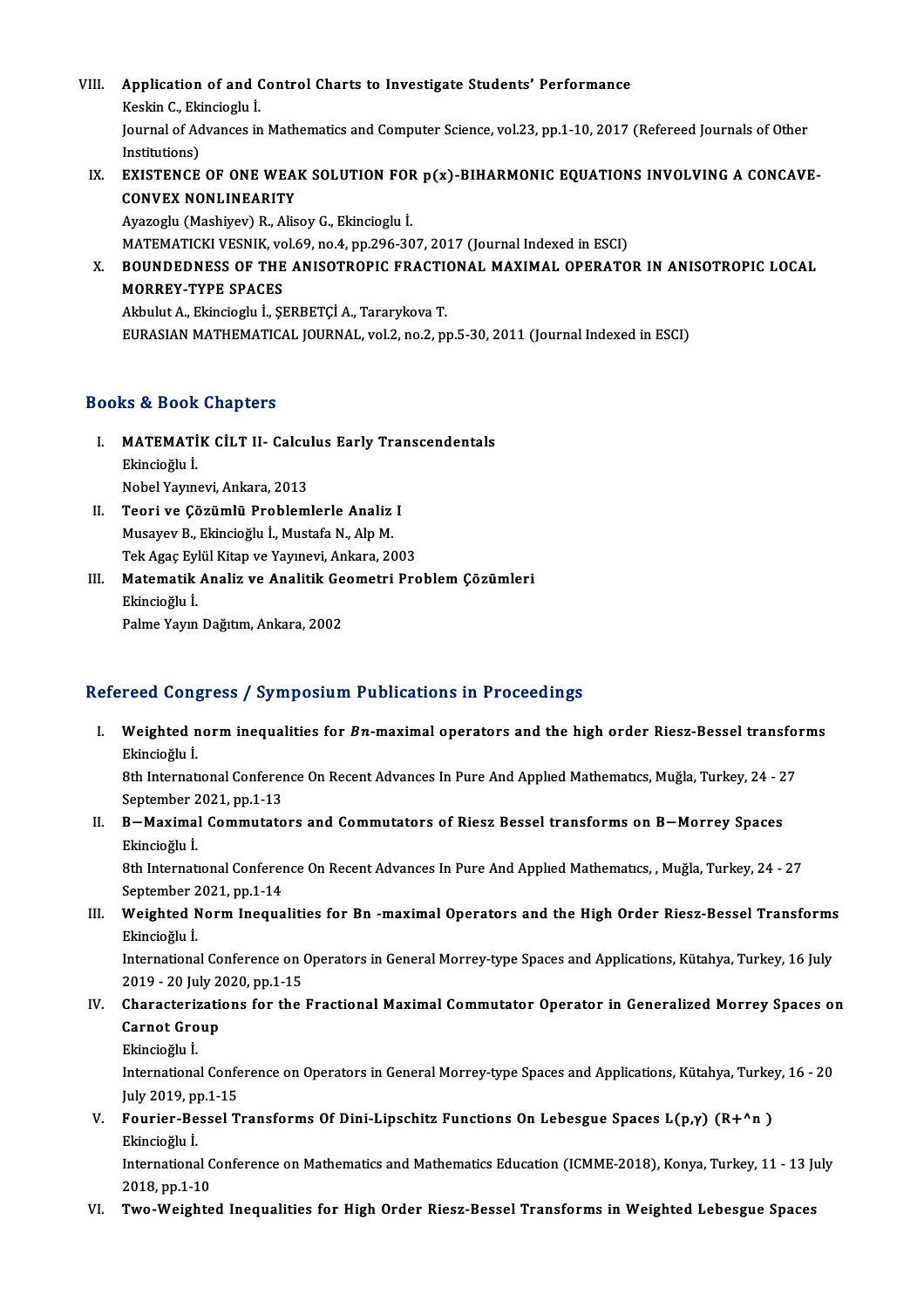Ekincioğlu İ.

Ekincioğlu İ.<br>International Conference on Mathematics and Mathematics Education (ICMME-2018), Ordu, Turkey, 27 - 29 June<br>2018.np.1.14 Ekincioğlu İ.<br>International C<br>2018, pp.1-14<br>**Pn. M**aximal International Conference on Mathematics and Mathematics Education (ICMME-2018), Ordu, Turkey, 27 - 29 J<br>2018, pp.1-14<br>VII. **Bn-Maximal Operator and High Order Riesz-Bessel Transforms on variable exponent Lebesgue** 

## 2018, p<sub>l</sub><br>**Bn-Ma:**<br>spaces *Bn***-Maxima<br>spaces<br>Ekincioğlu İ.<br>Internationa**

spaces<br>Ekincioğlu İ.<br>International Conference o Recent Advances Pure and Applied Mathematics (ICRAPAM), İstanbul, Turkey, 12 - 15<br>Iune 2018 nn 1 12 Ekincioğlu İ.<br>International Confer<br>June 2018, pp.1-12<br>Kelmeserev Ines International Conference o Recent Advances Pure and Applied Mathema<br>June 2018, pp.1-12<br>VIII. Kolmogorov Inequality on Variable Exponent Lebesgue Spaces<br>Ekincieğlu İ

# June 2018, p<br><mark>Kolmogoro</mark><br>Ekincioğlu İ.<br>4th Internati

Kolmogorov Inequality on Variable Exponent Lebesgue Spaces<br>Ekincioğlu İ.<br>4th International conference on recent advances in pure and applied mathematics, Muğla, Turkey, 11 - 15 May<br>2017.np.1.12 Ekincioğlu İ.<br>4th Internation<br>2017, pp.1-13<br>Nossasaru an

#### IX. Necessary and Sufficient Conditions for the Boundedness for Singular Integral Operators with in the 2017, pp.1-13<br>Necessary and :<br>Lorentz Spaces<br>Elingieğlu İ Necessary<br>Lorentz Sp<br>Ekincioğlu İ.<br>C20 Eth Inte

Lorentz Spaces<br>Ekincioğlu İ.<br>C20. 5th International Eurasian Conference on Mathematical Sciences and Applications (IECMSA), Belgrade, Serbia, Ekincioğlu İ.<br>C20. 5th International Eurasia<br>16 - 18 August 2016, pp.1-13<br>On the Charasterinations e C20. 5th International Eurasian Conference on Mathematical Sciences and Applications (IECMSA), Belgrade, Serb<br>16 - 18 August 2016, pp.1-13<br>X. On the Characterizations of Variable Exponent Hardy Spaces According to Riesz Be

## 16 - 18 Augu<br>**On the Cha**<br>Ekincioğlu İ. On the Characterizations of Variable Exponent Hardy Spaces According to Riesz Bessel Transform,<br>Ekincioğlu İ.<br>5th International Eurasian Conference on Mathematical Sciences and Applications (IECMSA), Prishtina, Serbia, 16<br>

Ekincioğlu İ.<br>5th International Eurasian Conference on Mathematical Sciences and Applications (IECMSA), Prishtina, Serbia, 16<br>19 August 2016, pp.1-14 5th International Eurasian Conference on Mathematical Sciences and Applications (IECMSA), P<br>19 August 2016, pp.1-14<br>XI. Singular Integral Operators Related to Generalized Shift Operator in Hardy Spaces.

# 19 August 2<br>Singular In<br>Ekincioğlu İ.<br><sup>2</sup>rd Internat

Singular Integral Operators Related to Generalized Shift Operator in Hardy Spaces.<br>Ekincioğlu İ.<br>3rd International Eurasian Conference on Mathematical Sciences and Applications, Vienna, Austria, 25 - 28 August<br>2014 nn 1 12 Ekincioğlu İ.<br>3rd Internation<br>2014, pp.1-12<br>On Boundedr 3rd International Eurasian Conference on Mathematical Sciences and Applications, Vienna, Austria, 25 - 28<br>2014, pp.1-12<br>XII. On Boundedness of High Riesz Transform and Fractional Integral Operator Related to Bessel<br>Congral

## 2014, pp.1-12<br>On Boundedness of High Riesz Transform and Fr.<br>Generalized Shift Operator in Beppo-Levi Spaces<br>Flingieğlu i On Bounde<br>Generalize<br>Ekincioğlu İ.<br><sup>2nd Internat</sup>

Generalized Shift Operator in Beppo-Levi Spaces<br>Ekincioğlu İ.<br>3rd International Eurasian Conference on Mathematical Sciences and Applications, Vienna, Austria, 25 - 28 August Ekincioğlu İ.<br>3rd Internation<br>2014, pp.1-13<br>On Privelev <sup>1</sup> 3rd International Eurasian Conference on Mathematical Sciences and Applications, Vienna, Austria, 25 - 28 A<br>2014, pp.1-13<br>XIII. On Privalov Type Estimates of High Order Riesz-Bessel Transformations Generated by a Bessel<br>Co

### 2014, pp.1-13<br>On Privalov Type Estimates of High Order Riesz-Bessel Transformations Generated by a Bessel<br>Generalized Shift Operator<br>Ekincioğlu İ. Generalized Shift Operator

Generalized Shift Operator<br>Ekincioğlu İ.<br>I.Uluslararası Avrasya Matematik Bilimleri ve Uygulamaları Konferansı (IECMSA), , Priştine, Kosovo, 3 - 07<br>Sentember 2012, np.1.14 Ekincioğlu İ.<br>I.Uluslararası Avrasya Mat<br>September 2012, pp.1-14<br>Hölder tune weishted e I.Uluslararası Avrasya Matematik Bilimleri ve Uygulamaları Konferansı (IECMSA), , Priştine, Kosovo, 3 - 07<br>September 2012, pp.1-14<br>XIV. Hölder type weighted estimates for higher order Riesz-Bessel transforms related to

# September 2012, pp.1-14<br>Hölder type weighted estimates for higher order Riesz-Bessel transforms related to generalized<br>shift operator

Ekincioğlu İ.

shift operator<br>Ekincioğlu İ.<br>The International Workshop on Operators in Morrey Type Space and Applications – OMTSA, Kırşehir, Turkey, 20 -Ekincioğlu İ.<br>The International Wor<br>27 May 2011, pp.1-14<br>The boundedness of The International Workshop on Operators in Morrey Type Space and Applications – OMTSA, Kırşehir, Turkey,<br>27 May 2011, pp.1-14<br>XV. The boundedness of high order Riesz-Bessel transformations generated by the generalized shif

### 27 May 2011, pp.1-14<br>The boundedness of high order Riesz-Bessel transform<br>operator in weighted Lpw spaces with general weights<br>Flinsieğly i The bound<br>operator ir<br>Ekincioğlu İ.<br>7th Internati operator in weighted Lpw spaces with general weights<br>Ekincioğlu İ.<br>7th International ISAAC Congress, London, England, 13 - 18 July 2009, pp.1-13<br>6th ISAAC Congress, Poundedness of rough B frastional integral oper

### Ekincioğlu İ.<br>7th International ISAAC Congress, London, England, 13 - 18 July 2009, pp.1-13<br>XVI. 6th ISAAC Congress, Boundedness of rough B-fractional integral operators in Lorentz spaces<br>Ekingioğlu İ 7th Internati<br>**6th ISAAC**<br>Ekincioğlu İ.<br>6th ISAAC Co 6th ISAAC Congress, Boundedness of rough B-fractional int<br>Ekincioğlu İ.<br>6th ISAAC Congress, Ankara, Turkey, 13 - 17 August 2007, pp.1-15<br>Negegeeny and Sufficient Conditions for The Boundedness (

#### Ekincioğlu İ.<br>6th ISAAC Congress, Ankara, Turkey, 13 - 17 August 2007, pp.1-15<br>XVII. Necessary and Sufficient Conditions for The Boundedness of Rough B-Fractional Integral Operators<br>in The Lorents Spaces 6th ISAAC Congress, Anka<br>Necessary and Sufficie<br>in The Lorentz Spaces<br>Elingieğhui Necessary<br>in The Lore<br>Ekincioğlu İ.<br>U. Ankara M in The Lorentz Spaces<br>Ekincioğlu İ.<br>II. Ankara Matematik Günleri Sempozyumu, Ankara, Ankara, Turkey, 14 - 15 June 2007, pp.1-12